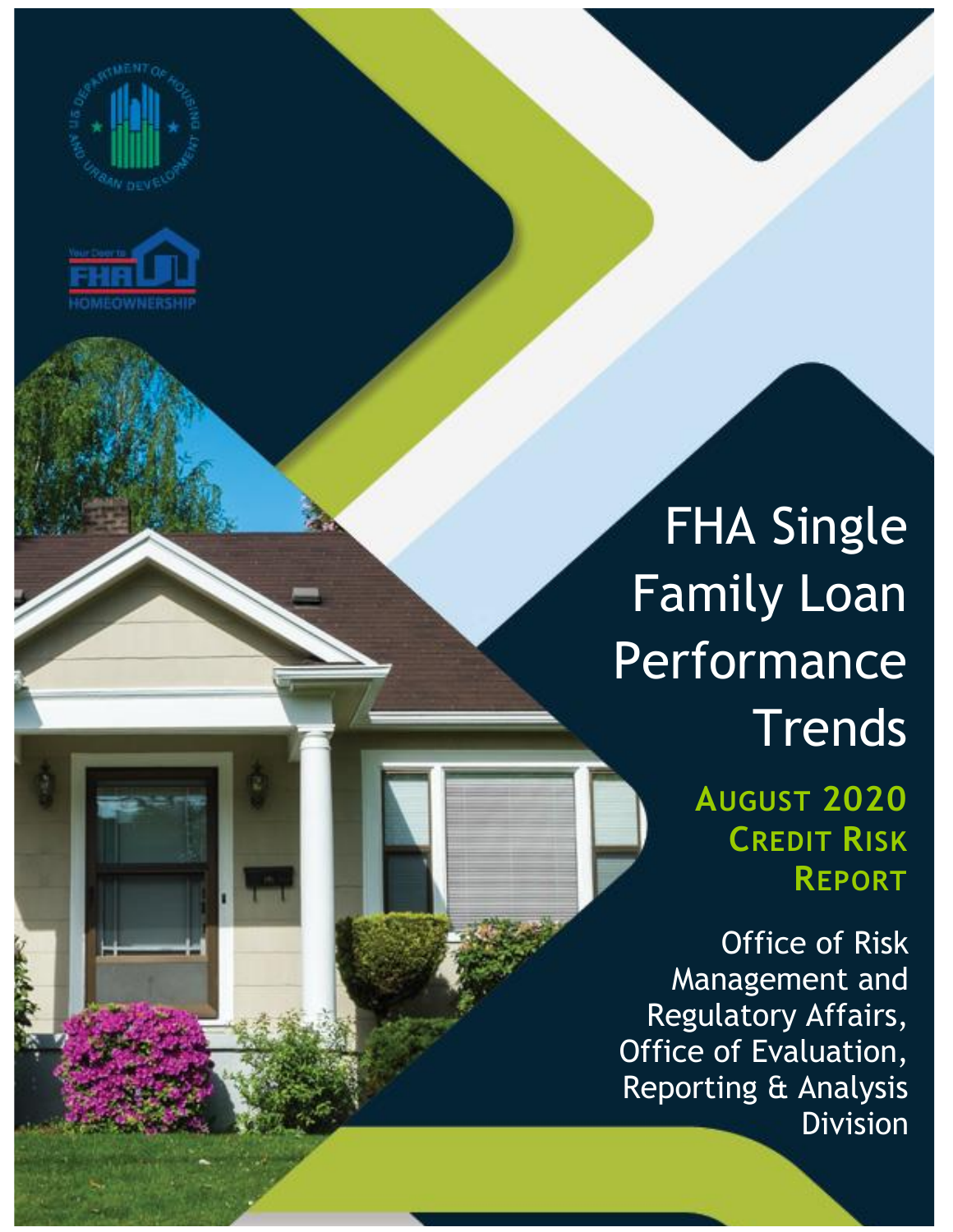## Table of Contents

## Table of Figures

| Figure 1<br>Failure Rate by Fiscal Year. |  |
|------------------------------------------|--|
|------------------------------------------|--|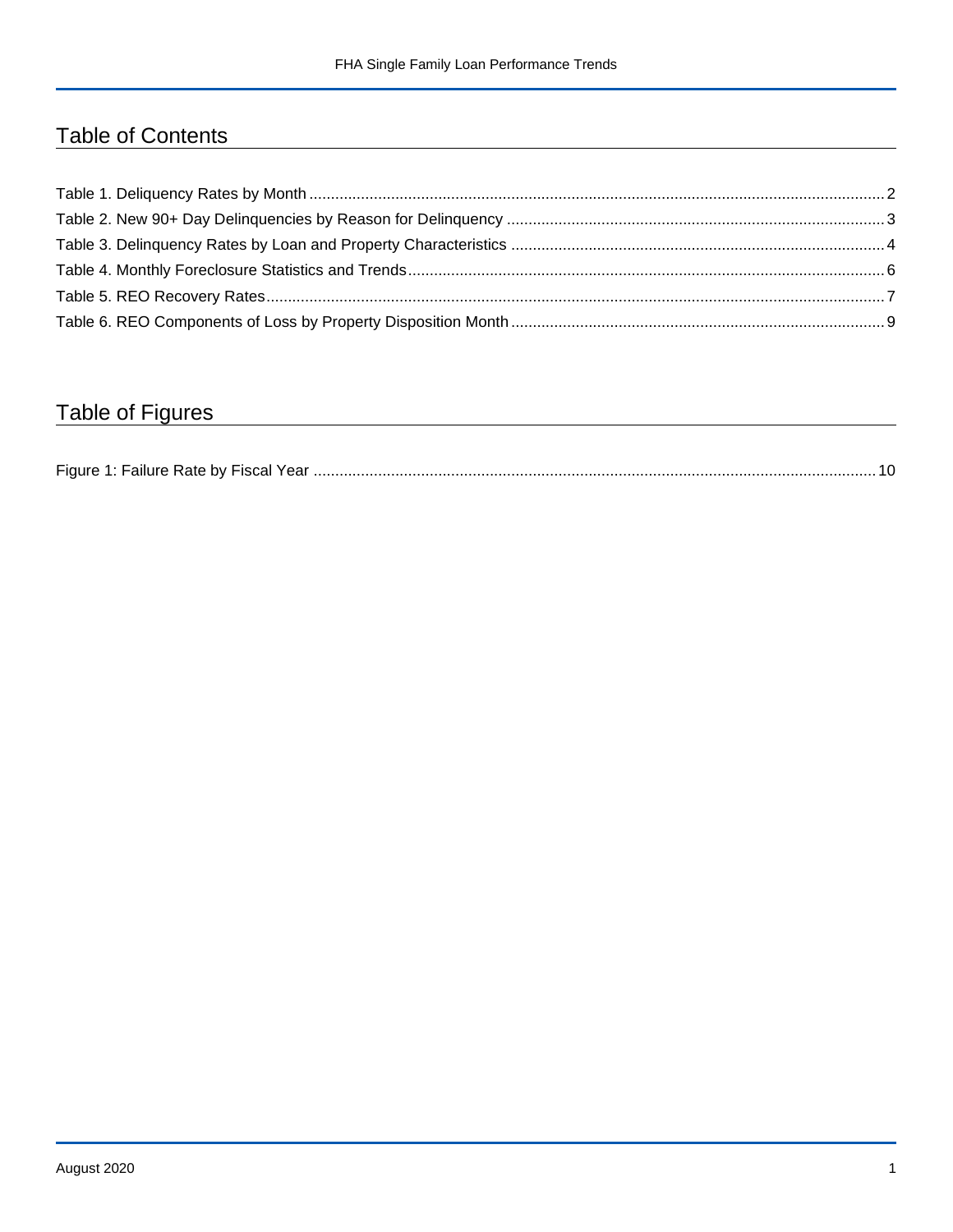|          |                                 |        | Delinquency Rates <sup>a</sup> (%) |        | Exceptions <sup>b</sup> (%) |               |                                             |
|----------|---------------------------------|--------|------------------------------------|--------|-----------------------------|---------------|---------------------------------------------|
|          | Active<br>Insurance in<br>Force |        |                                    |        |                             |               | Serious<br>Delinquency<br>Rate <sup>c</sup> |
| Month    | (EOM)                           | 30-day | 60-day                             | 90-day | In Foreclosure              | In Bankruptcy | (% )                                        |
|          |                                 |        | <b>Non-Seasonally Adjusted</b>     |        |                             |               |                                             |
| Aug 2019 | 8,117,513                       | 5.10   | 1.69                               | 2.00   | 0.91                        | 0.91          | 3.82                                        |
| Sep      | 8,107,806                       | 5.27   | 1.74                               | 2.07   | 0.90                        | 0.92          | 3.88                                        |
| Oct      | 8,098,839                       | 5.12   | 1.76                               | 2.13   | 0.89                        | 0.91          | 3.93                                        |
| Nov      | 8,094,347                       | 5.01   | 1.89                               | 2.26   | 0.88                        | 0.91          | 4.06                                        |
| Dec      | 8,096,131                       | 5.35   | 1.85                               | 2.52   | 0.90                        | 0.93          | 4.35                                        |
| Jan 2020 | 8,125,137                       | 5.09   | 1.75                               | 2.25   | 0.92                        | 0.94          | 4.12                                        |
| Feb      | 8,128,001                       | 5.16   | 1.65                               | 2.17   | 0.93                        | 0.94          | 4.04                                        |
| Mar      | 8,122,723                       | 5.59   | 1.61                               | 2.72   | 0.56                        | 0.69          | 3.97                                        |
| Apr      | 8,118,070                       | 9.20   | 2.28                               | 3.00   | 0.40                        | 0.64          | 4.04                                        |
| May      | 8,098,590                       | 6.37   | 5.99                               | 4.01   | 0.34                        | 0.56          | 4.91                                        |
| Jun      | 8,066,691                       | 4.74   | 3.71                               | 8.13   | 0.25                        | 0.58          | 8.97                                        |
| Jul      | 8,038,312                       | 4.15   | 2.51                               | 9.74   | 0.26                        | 0.58          | 10.58                                       |
| Aug      | 8,013,146                       | 4.12   | 2.16                               | 10.48  | 0.26                        | 0.62          | 11.35                                       |
|          |                                 |        | <b>Seasonally Adjusted</b>         |        |                             |               |                                             |
| Aug 2019 | 8,117,513                       | 4.97   | 1.65                               | 2.08   | 0.91                        | 0.92          | 3.91                                        |
| Sep      | 8,107,806                       | 5.05   | 1.65                               | 2.08   | 0.92                        | 0.93          | 3.93                                        |
| Oct      | 8,098,839                       | 4.82   | 1.63                               | 2.10   | 0.91                        | 0.92          | 3.93                                        |
| Nov      | 8,094,347                       | 4.56   | 1.68                               | 2.11   | 0.90                        | 0.91          | 3.93                                        |
| Dec      | 8,096,131                       | 4.75   | 1.61                               | 2.30   | 0.90                        | 0.93          | 4.14                                        |
| Jan 2020 | 8,125,137                       | 4.88   | 1.57                               | 2.03   | 0.92                        | 0.93          | 3.88                                        |
| Feb      | 8,128,001                       | 5.26   | 1.68                               | 2.06   | 0.91                        | 0.94          | 3.91                                        |
| Mar      | 8,122,723                       | 6.47   | 1.86                               | 2.83   | 0.54                        | 0.70          | 4.07                                        |
| Apr      | 8,118,070                       | 10.05  | 2.61                               | 3.15   | 0.39                        | 0.64          | 4.18                                        |
| May      | 8,098,590                       | 6.80   | 6.62                               | 4.26   | 0.34                        | 0.55          | 5.15                                        |
| Jun      | 8,066,691                       | 4.81   | 3.93                               | 8.63   | 0.25                        | 0.57          | 9.45                                        |
| Jul      | 8,038,312                       | 4.25   | 2.56                               | 10.40  | 0.26                        | 0.58          | 11.24                                       |
| Aug      | 8,013,146                       | 4.02   | 2.10                               | 10.88  | 0.26                        | 0.62          | 11.76                                       |

<span id="page-2-0"></span>**Table 1. Delinquency Rates by Month**

EOM = end of month.

<sup>a</sup> The 90-day category includes all loans that are at least 3 months delinquent excluding those loans in-foreclosure or in-bankruptcy

processing.Included in the delinquency counts are loans under active consideration for loss mitigation foreclosure avoidance.

 $b$  Exceptions are counted separately from delinquencies, regardless of the length of the delinquency period.

<sup>c</sup> Serious delinquency rates are the sum of 90 day delinquencies, plus in-foreclosures and in-bankruptcies.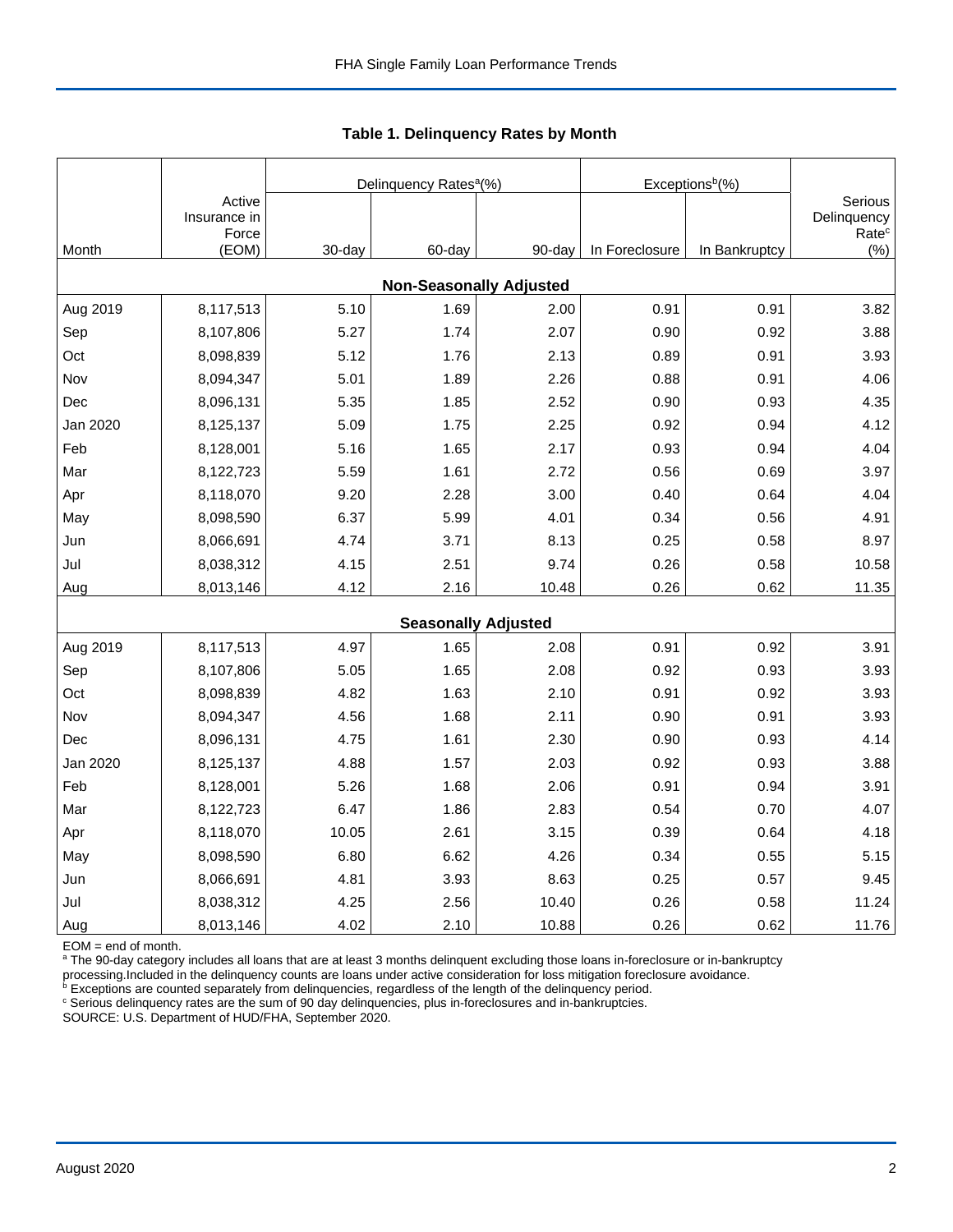|                                   |                                 |                           | Share by Reason for Delinquency (%) |                          |                                                  |                                |               |                                    |        |  |  |  |
|-----------------------------------|---------------------------------|---------------------------|-------------------------------------|--------------------------|--------------------------------------------------|--------------------------------|---------------|------------------------------------|--------|--|--|--|
|                                   |                                 |                           |                                     |                          | Death or                                         |                                |               |                                    |        |  |  |  |
| <b>Fiscal Year</b><br>and Quarter | New 90+<br>Day<br>Delinquencies | Reduction<br>of<br>Income | Unemployed                          | Excessive<br>Obligations | Illness of<br>Principal<br>Borrower<br>or Family | Marital<br><b>Difficulties</b> | No<br>Contact | National<br>Emergency <sup>a</sup> | Otherb |  |  |  |
| 2015 Q4                           | 88,262                          | 30.46                     | 6.56                                | 22.03                    | 12.72                                            | 4.02                           | 12.10         | 0.33                               | 11.79  |  |  |  |
| 2016 Q1                           | 92,606                          | 30.55                     | 6.40                                | 22.41                    | 12.94                                            | 4.04                           | 11.25         | 0.37                               | 12.04  |  |  |  |
| 2016 Q2                           | 78,978                          | 30.10                     | 6.67                                | 22.56                    | 12.76                                            | 3.93                           | 11.79         | 0.44                               | 11.76  |  |  |  |
| 2016 Q3                           | 66,500                          | 30.74                     | 6.72                                | 22.80                    | 13.29                                            | 4.18                           | 10.58         | 0.58                               | 11.11  |  |  |  |
| 2016 Q4                           | 85,289                          | 31.67                     | 6.98                                | 23.52                    | 13.07                                            | 4.03                           | 9.56          | 0.59                               | 10.59  |  |  |  |
| 2017 Q1                           | 94,958                          | 31.25                     | 6.71                                | 24.08                    | 13.08                                            | 3.81                           | 9.10          | 0.69                               | 11.28  |  |  |  |
| 2017 Q2                           | 75,376                          | 31.35                     | 6.85                                | 24.01                    | 13.15                                            | 3.84                           | 9.67          | 0.85                               | 10.30  |  |  |  |
| 2017 Q3                           | 65,531                          | 30.43                     | 6.75                                | 23.95                    | 13.70                                            | 3.90                           | 9.74          | 1.17                               | 10.37  |  |  |  |
| 2017 Q4                           | 87,286                          | 30.91                     | 6.75                                | 24.38                    | 12.88                                            | 3.73                           | 8.97          | 1.51                               | 10.87  |  |  |  |
| 2018 Q1                           | 157,584                         | 23.83                     | 4.49                                | 22.09                    | 8.50                                             | 2.38                           | 7.13          | 1.34                               | 30.24  |  |  |  |
| 2018 Q2                           | 88,660                          | 28.50                     | 5.98                                | 23.85                    | 11.53                                            | 3.23                           | 8.66          | 1.72                               | 16.54  |  |  |  |
| 2018 Q3                           | 64,397                          | 30.00                     | 6.36                                | 24.39                    | 12.58                                            | 3.77                           | 8.77          | 2.73                               | 11.40  |  |  |  |
| 2018 Q4                           | 84,222                          | 30.34                     | 6.47                                | 24.61                    | 12.77                                            | 3.80                           | 8.56          | 3.44                               | 10.00  |  |  |  |
| 2019 Q1                           | 92,065                          | 29.76                     | 6.33                                | 24.70                    | 12.76                                            | 3.55                           | 8.48          | 4.43                               | 9.98   |  |  |  |
| 2019 Q2                           | 84,788                          | 29.44                     | 6.48                                | 23.67                    | 12.76                                            | 3.56                           | 8.48          | 6.38                               | 9.23   |  |  |  |
| 2019 Q3                           | 69,223                          | 27.66                     | 6.33                                | 23.21                    | 12.65                                            | 3.63                           | 7.82          | 9.74                               | 8.97   |  |  |  |
| 2019 Q4                           | 90,457                          | 26.35                     | 6.10                                | 22.78                    | 11.98                                            | 3.27                           | 7.38          | 13.68                              | 8.47   |  |  |  |
| 2020 Q1                           | 113,969                         | 22.32                     | 5.34                                | 19.30                    | 9.93                                             | 2.55                           | 7.11          | 22.01                              | 11.44  |  |  |  |
| 2020 Q2                           | 86,540                          | 17.46                     | 5.35                                | 16.04                    | 7.92                                             | 1.96                           | 8.98          | 34.82                              | 7.48   |  |  |  |
| 2020 Q3                           | 467,424                         | 4.59                      | 2.03                                | 1.67                     | 0.77                                             | 0.12                           | 1.50          | 86.73                              | 2.59   |  |  |  |
| 2020 Q4 - Jul                     | 172,751                         | 3.42                      | 1.64                                | 1.07                     | 0.52                                             | 0.08                           | 1.45          | 89.26                              | 2.56   |  |  |  |
| 2020 Q4 - Aug                     | 100,322                         | 3.47                      | 1.74                                | 1.56                     | 0.75                                             | 0.14                           | 3.13          | 86.29                              | 2.91   |  |  |  |

<span id="page-3-0"></span>**Table 2. New 90+ Day Delinquencies by Reason for Delinquency**

a Includes neighborhood problems and COVID-19 Pandemic.

**b** Includes abandonment of property, distant employment transfer, property problems, inability to sell or rent property, military service, business failure, casualty loss, energy-environment cost, servicing problems, payment adjustment, payment dispute, transfer of ownership pending fraud and incarceration.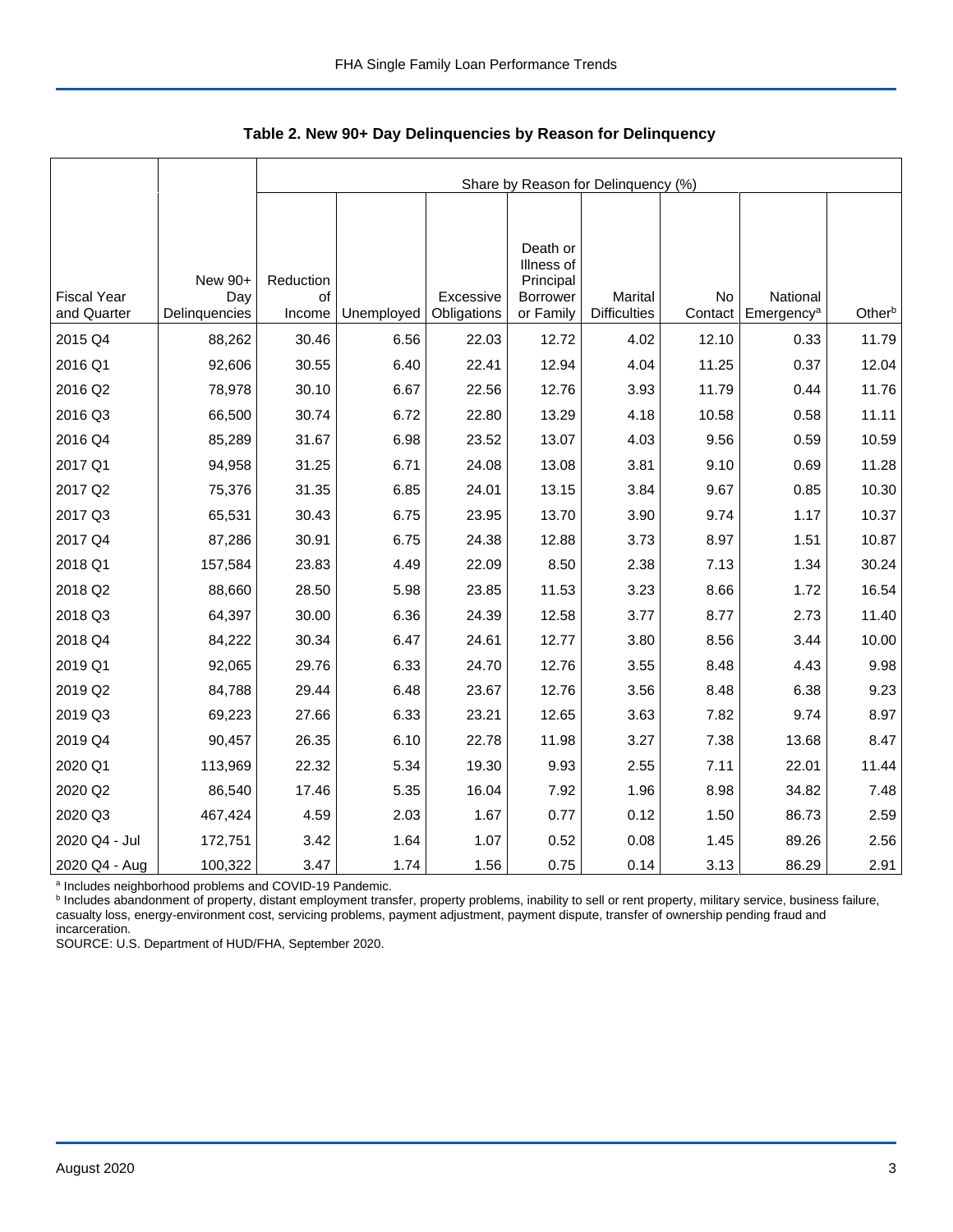|                            |                     | Rates in Percent of Active Loan Counts |        |        |         |             |            |                        |  |
|----------------------------|---------------------|----------------------------------------|--------|--------|---------|-------------|------------|------------------------|--|
|                            | <b>IIF</b>          | All Past                               |        |        |         | In          | In         | Serious<br>Delinquency |  |
|                            | Shares <sup>a</sup> | Due <sup>b</sup>                       | 30 Day | 60 Day | 90+ Day | Foreclosure | Bankruptcy | Rate <sup>c</sup>      |  |
| <b>Loan Purpose</b>        |                     |                                        |        |        |         |             |            |                        |  |
| All Active Loans           | 8,013,146           | 17.63                                  | 4.12   | 2.16   | 10.48   | 0.26        | 0.62       | 11.35                  |  |
| Purchase                   | 69.07               | 19.10                                  | 4.48   | 2.36   | 11.34   | 0.26        | 0.66       | 12.26                  |  |
| Refinance                  | 30.93               | 14.35                                  | 3.31   | 1.71   | 8.56    | 0.25        | 0.52       | 9.33                   |  |
| <b>Refinance</b>           |                     |                                        |        |        |         |             |            |                        |  |
| Refinance Loans            | 2,478,791           | 14.35                                  | 3.31   | 1.71   | 8.56    | 0.25        | 0.52       | 9.33                   |  |
| Conventional               | 32.88               | 14.82                                  | 3.59   | 1.74   | 8.56    | 0.35        | 0.59       | 9.49                   |  |
| No Cash-out                | 18.88               | 14.22                                  | 3.51   | 1.66   | 8.10    | 0.34        | 0.61       | 9.05                   |  |
| Cash-out                   | 14.00               | 15.63                                  | 3.71   | 1.84   | 9.17    | 0.35        | 0.55       | 10.07                  |  |
| <b>FHA</b>                 | 14.42               | 14.64                                  | 3.36   | 1.82   | 8.89    | 0.14        | 0.42       | 9.46                   |  |
| No Cash-out                | 7.39                | 13.25                                  | 3.09   | 1.66   | 7.93    | 0.15        | 0.42       | 8.50                   |  |
| Cash-out                   | 7.02                | 16.10                                  | 3.64   | 1.99   | 9.91    | 0.14        | 0.42       | 10.47                  |  |
| Streamline                 | 52.71               | 13.98                                  | 3.12   | 1.66   | 8.48    | 0.22        | 0.50       | 9.20                   |  |
| <b>Credit Score Ranged</b> |                     |                                        |        |        |         |             |            |                        |  |
| Loans with Credit Scores   | 6,391,608           | 18.15                                  | 4.16   | 2.22   | 10.92   | 0.25        | 0.60       | 11.77                  |  |
| < 500                      | 0.09                | 35.69                                  | 8.08   | 3.89   | 20.05   | 1.45        | 2.22       | 23.71                  |  |
| 500-579                    | 1.73                | 31.94                                  | 7.83   | 3.80   | 17.68   | 0.94        | 1.70       | 20.32                  |  |
| 580-619                    | 8.23                | 28.21                                  | 6.81   | 3.53   | 16.25   | 0.48        | 1.14       | 17.87                  |  |
| 620-659                    | 32.55               | 23.52                                  | 5.50   | 2.93   | 13.93   | 0.30        | 0.86       | 15.10                  |  |
| 660-719                    | 39.21               | 15.49                                  | 3.43   | 1.86   | 9.60    | 0.18        | 0.42       | 10.21                  |  |
| 720-850                    | 18.19               | 8.28                                   | 1.76   | 0.97   | 5.29    | 0.11        | 0.16       | 5.56                   |  |
| <b>Fiscal Year Cohort</b>  |                     |                                        |        |        |         |             |            |                        |  |
| <b>All Cohorts</b>         | 8,013,146           | 17.63                                  | 4.12   | 2.16   | 10.48   | 0.26        | 0.62       | 11.35                  |  |
| pre-2005                   | 7.24                | 18.66                                  | 5.65   | 2.47   | 9.20    | 0.40        | 0.93       | 10.54                  |  |
| 2005                       | 1.12                | 22.53                                  | 5.87   | 2.75   | 12.45   | 0.45        | 1.01       | 13.91                  |  |
| 2006                       | 0.90                | 24.04                                  | 6.05   | 2.86   | 13.32   | 0.68        | 1.13       | 15.12                  |  |
| 2007                       | 0.86                | 26.53                                  | 6.82   | 3.10   | 14.12   | 1.03        | 1.47       | 16.61                  |  |
| 2008                       | 2.00                | 27.12                                  | 6.75   | 3.14   | 14.75   | 1.09        | 1.38       | 17.23                  |  |
| 2009                       | 4.19                | 20.48                                  | 4.88   | 2.31   | 11.64   | 0.66        | 0.99       | 13.29                  |  |
| 2010                       | 5.25                | 17.44                                  | 4.04   | 1.98   | 10.29   | 0.36        | 0.76       | 11.42                  |  |
| 2011                       | 4.24                | 16.13                                  | 3.57   | 1.81   | 9.80    | 0.26        | 0.68       | 10.74                  |  |
| 2012                       | 5.30                | 14.86                                  | 3.06   | 1.69   | 9.34    | 0.16        | 0.60       | 10.10                  |  |
| 2013                       | 7.43                | 13.52                                  | 2.80   | 1.54   | 8.47    | 0.17        | 0.55       | 9.19                   |  |
| 2014                       | 3.43                | 19.36                                  | 4.33   | 2.17   | 11.41   | 0.35        | 1.10       | 12.85                  |  |
| 2015                       | 6.24                | 19.06                                  | 4.29   | 2.17   | 11.41   | 0.29        | 0.91       | 12.61                  |  |
| 2016                       | 9.04                | 18.76                                  | 4.26   | 2.22   | 11.27   | 0.25        | 0.76       | 12.28                  |  |
| 2017                       | 10.26               | 19.70                                  | 4.50   | 2.34   | 11.97   | 0.25        | 0.63       | 12.85                  |  |
| 2018                       | 8.71                | 22.10                                  | 4.90   | 2.75   | 13.63   | 0.24        | 0.58       | 14.45                  |  |
| 2019                       | 9.14                | 21.01                                  | 4.58   | 2.72   | 13.37   | 0.10        | 0.24       | 13.71                  |  |
| 2020                       | 14.65               | 9.38                                   | 2.38   | 1.44   | 5.53    | 0.00        | 0.02       | 5.55                   |  |

<span id="page-4-0"></span>Table 3. Delinquency Rates by Loan and Property Characteristics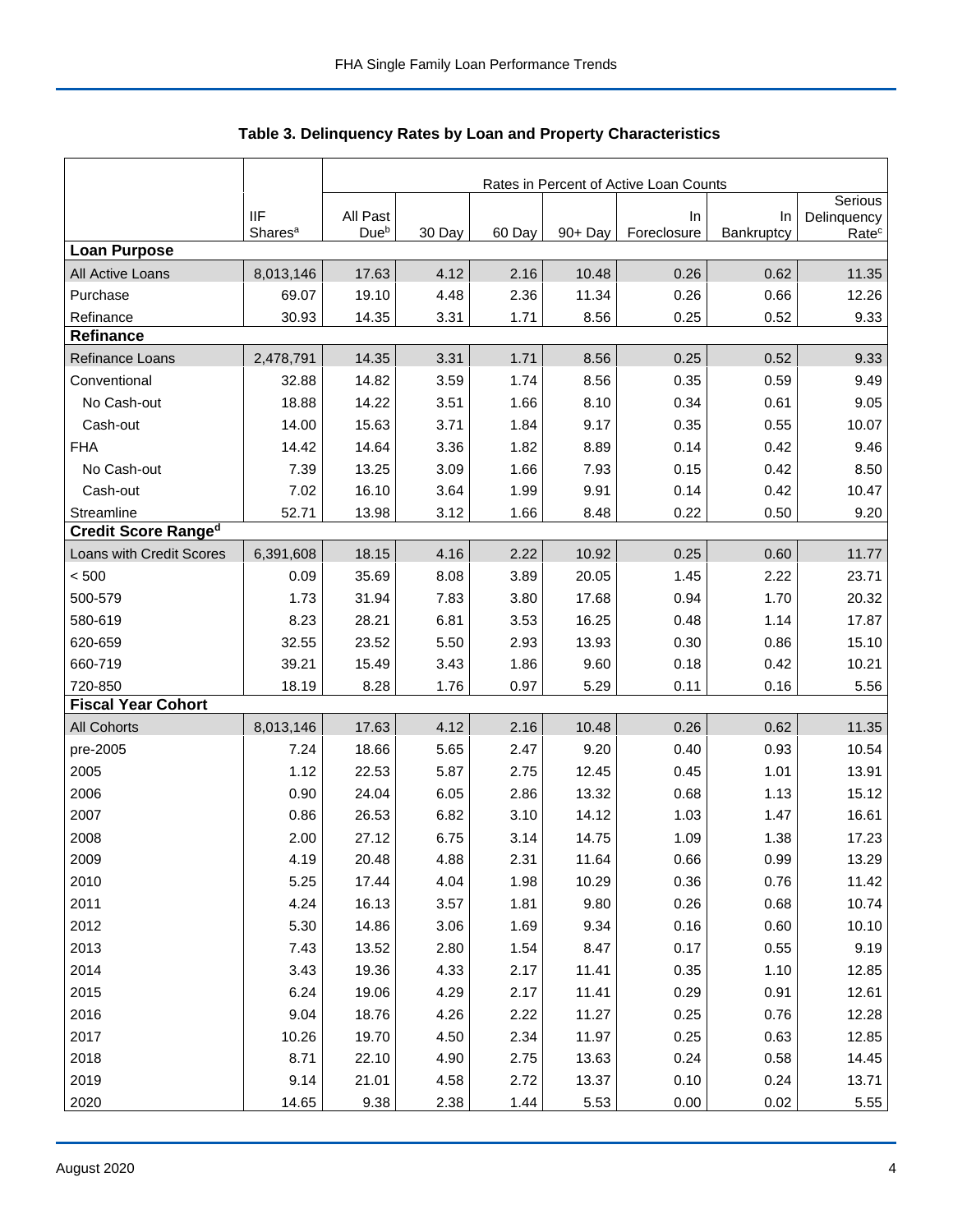|                                           |                     |                  | Rates in Percent of Active Loan Counts |        |         |             |            |                   |  |  |
|-------------------------------------------|---------------------|------------------|----------------------------------------|--------|---------|-------------|------------|-------------------|--|--|
|                                           |                     |                  |                                        |        |         |             |            | Seriously         |  |  |
|                                           | <b>IIF</b>          | All Past         |                                        |        |         | $\ln$       | In         | Delinquency       |  |  |
| Loan Amount at Origination (\$ thousands) | Shares <sup>a</sup> | Due <sup>b</sup> | 30 Day                                 | 60 Day | 90+ Day | Foreclosure | Bankruptcy | Rate <sup>c</sup> |  |  |
| All Loan Amounts                          | 8,013,146           | 17.63            | 4.12                                   | 2.16   | 10.48   | 0.26        | 0.62       | 11.35             |  |  |
| < 50                                      | 2.37                | 14.19            | 4.65                                   | 1.91   | 6.43    | 0.51        | 0.70       | 7.64              |  |  |
| 50-99                                     | 20.37               | 15.48            | 4.39                                   | 2.02   | 7.95    | 0.37        | 0.74       | 9.07              |  |  |
| 100-149                                   | 26.08               | 16.91            | 4.21                                   | 2.14   | 9.57    | 0.27        | 0.72       | 10.56             |  |  |
| 150-199                                   | 20.39               | 17.71            | 4.11                                   | 2.20   | 10.58   | 0.22        | 0.60       | 11.40             |  |  |
| 200-249                                   | 13.21               | 18.39            | 3.92                                   | 2.21   | 11.58   | 0.18        | 0.50       | 12.26             |  |  |
| 250-399                                   | 14.63               | 20.49            | 3.82                                   | 2.29   | 13.76   | 0.18        | 0.43       | 14.38             |  |  |
| 400-499                                   | 1.83                | 22.44            | 3.50                                   | 2.25   | 16.17   | 0.17        | 0.34       | 16.69             |  |  |
| > 499                                     | 1.13                | 24.88            | 3.30                                   | 2.20   | 18.90   | 0.22        | 0.26       | 19.38             |  |  |
| <b>Property Type</b>                      |                     |                  |                                        |        |         |             |            |                   |  |  |
| All Property Types                        | 8,013,146           | 17.63            | 4.12                                   | 2.16   | 10.48   | 0.26        | 0.62       | 11.35             |  |  |
| Detached                                  | 86.39               | 17.66            | 4.16                                   | 2.18   | 10.45   | 0.25        | 0.63       | 11.32             |  |  |
| <b>Manufactured Housing</b>               | 3.46                | 14.75            | 4.34                                   | 1.99   | 7.29    | 0.47        | 0.66       | 8.43              |  |  |
| 2-4 Units                                 | 2.22                | 20.34            | 3.53                                   | 2.10   | 13.92   | 0.44        | 0.35       | 14.71             |  |  |
| Condo                                     | 2.75                | 15.15            | 2.96                                   | 1.66   | 9.82    | 0.23        | 0.47       | 10.52             |  |  |
| Townhouse                                 | 5.17                | 19.25            | 4.16                                   | 2.24   | 11.99   | 0.28        | 0.58       | 12.85             |  |  |
| <b>Purchase Loan Type</b>                 |                     |                  |                                        |        |         |             |            |                   |  |  |
| All Purchase Loans                        | 5,533,943           | 19.10            | 4.48                                   | 2.36   | 11.34   | 0.26        | 0.66       | 12.26             |  |  |
| Repeat                                    | 16.17               | 16.26            | 3.92                                   | 1.97   | 9.61    | 0.22        | 0.55       | 10.38             |  |  |
| First-time                                | 83.83               | 19.64            | 4.59                                   | 2.43   | 11.67   | 0.27        | 0.68       | 12.62             |  |  |
| Down Payment Assistance (DPA) Type        |                     |                  |                                        |        |         |             |            |                   |  |  |
| All Sources of Funds                      | 8,013,146           | 17.63            | 4.12                                   | 2.16   | 10.48   | 0.26        | 0.62       | 11.35             |  |  |
| Government                                | 7.97                | 19.32            | 4.61                                   | 2.60   | 11.09   | 0.28        | 0.74       | 12.11             |  |  |
| Relative                                  | 16.14               | 22.21            | 5.09                                   | 2.69   | 13.43   | 0.28        | 0.71       | 14.42             |  |  |
| Other                                     | 1.91                | 23.91            | 5.86                                   | 2.98   | 13.50   | 0.41        | 1.16       | 15.07             |  |  |
| Seller Funded                             | 0.50                | 31.14            | 7.52                                   | 3.69   | 17.07   | 1.05        | 1.81       | 19.93             |  |  |
| No DPA                                    | 73.48               | 16.19            | 3.78                                   | 1.96   | 9.64    | 0.24        | 0.56       | 10.44             |  |  |

**Table 3. Delinquency Rates by Loan and Property Characteristics**

IIF = insurance in force.

<sup>a</sup> For each subpanel, the loan shares add to 100%. However, in some of the subpanels, the total loans in the analysis do not add to 100% of IIF. For example, the IIF shares for refinance loans add to 100% of refinance loans. Streamline refinance loans are not included in the Credit Score

Range analysis; the IIF shares in that panel, add to 100% of fully-underwritten loans.<br><sup>b</sup> Includes all loans 30 or more days past due, including those in bankruptcy or foreclosure.

c Includes all loans 90 days past due plus all in-bankruptcy and in-foreclosure cases.

<sup>d</sup> Credit score reporting began in May 2004 but was not mandatory until July 2008. Streamline Refinance loans do not require credit score reporting.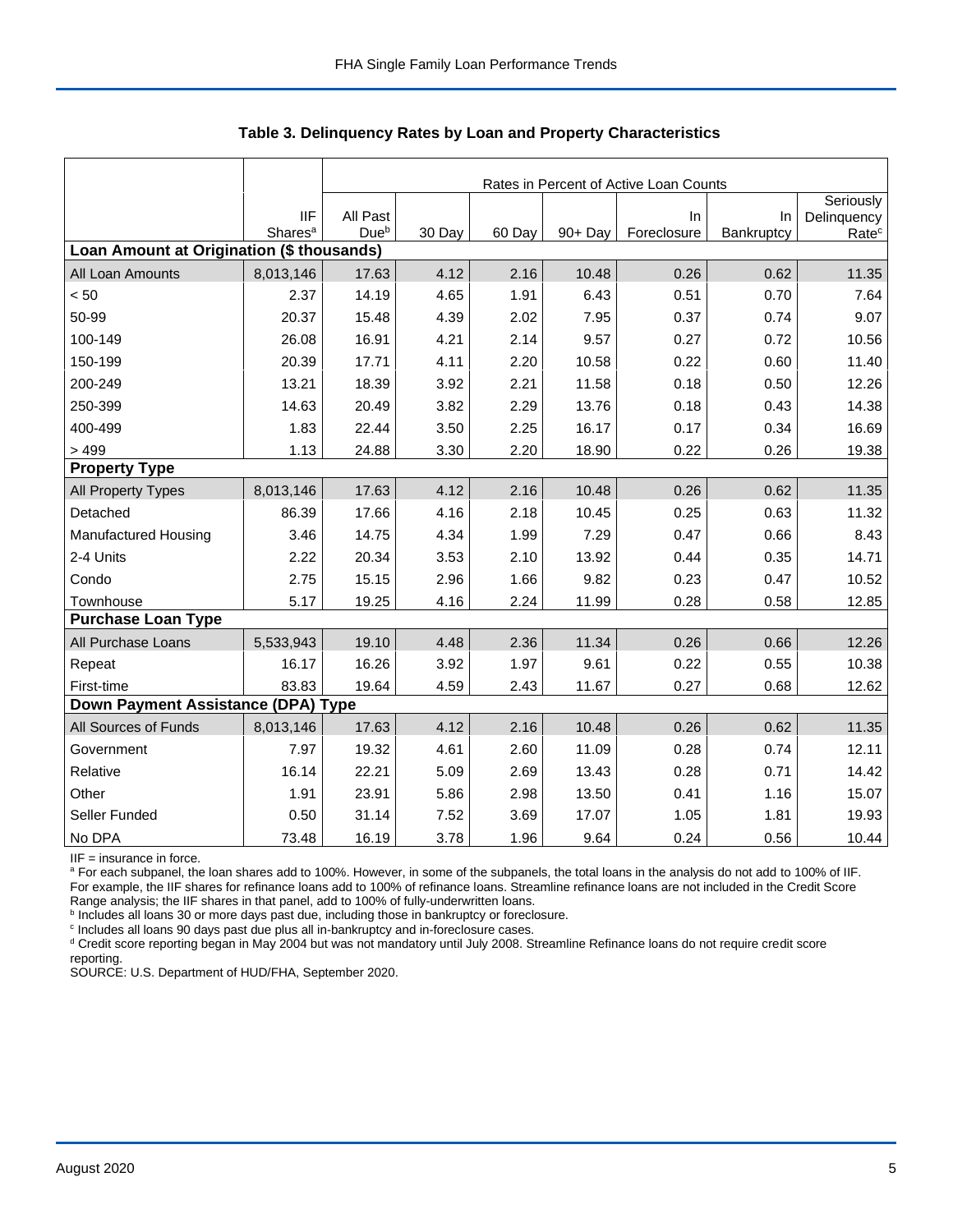|        |       |              |               |                          |             | Foreclosure             | Annualized           |
|--------|-------|--------------|---------------|--------------------------|-------------|-------------------------|----------------------|
| Fiscal |       | Insurance in | Foreclosure   | In                       | Foreclosure | Starts:                 | Foreclosure          |
| Year   | Month | Force        | <b>Starts</b> | Foreclosure <sup>a</sup> | Claimsb     | 6-month MA <sup>c</sup> | Rate <sup>do</sup> % |
| 2017   | Aug   | 7,973,604    | 9,473         | 103,830                  | 6,800       | 9,462                   | 1.02                 |
|        | Sep   | 7,982,070    | 8,024         | 94,946                   | 5,786       | 8,836                   | 0.87                 |
| 2018   | Oct   | 7,986,663    | 8,762         | 94,012                   | 6,008       | 8,782                   | 0.90                 |
|        | Nov   | 7,988,634    | 8,491         | 92,810                   | 5,524       | 8,608                   | 0.83                 |
|        | Dec   | 7,989,699    | 8,858         | 93,261                   | 4,756       | 8,621                   | 0.71                 |
|        | Jan   | 8,005,645    | 9,878         | 91,506                   | 5,066       | 8,914                   | 0.76                 |
|        | Feb   | 8,007,772    | 9,942         | 92,797                   | 5,023       | 8,993                   | 0.75                 |
|        | Mar   | 8,007,182    | 10,250        | 92,153                   | 5,708       | 9,364                   | 0.85                 |
|        | Apr   | 8,012,065    | 9,703         | 90,663                   | 5,405       | 9,520                   | 0.81                 |
|        | May   | 8,015,714    | 10,277        | 89,409                   | 5,804       | 9,818                   | 0.87                 |
|        | Jun   | 8,024,523    | 9,111         | 87,390                   | 5,440       | 9,860                   | 0.81                 |
|        | Jul   | 8,031,487    | 8,385         | 82,258                   | 4,882       | 9,611                   | 0.73                 |
|        | Aug   | 8,037,609    | 9,817         | 85,106                   | 5,207       | 9,591                   | 0.77                 |
|        | Sep   | 8,048,639    | 7,833         | 83,334                   | 4,151       | 9,188                   | 0.62                 |
| 2019   | Oct   | 8,062,967    | 10,363        | 81,407                   | 5,549       | 9,298                   | 0.82                 |
|        | Nov   | 8,077,125    | 9,324         | 80,980                   | 4,488       | 9,139                   | 0.66                 |
|        | Dec   | 8,086,151    | 9,435         | 80,094                   | 4,086       | 9,193                   | 0.60                 |
|        | Jan   | 8,112,026    | 11,402        | 83,174                   | 4,469       | 9,696                   | 0.66                 |
|        | Feb   | 8,117,180    | 10,292        | 84,258                   | 4,355       | 9,775                   | 0.64                 |
|        | Mar   | 8,118,034    | 10,206        | 81,377                   | 4,703       | 10,170                  | 0.69                 |
|        | Apr   | 8,117,498    | 9,465         | 78,277                   | 4,883       | 10,021                  | 0.72                 |
|        | May   | 8,114,839    | 8,885         | 76,321                   | 3,984       | 9,948                   | 0.59                 |
|        | Jun   | 8,114,665    | 7,717         | 74,502                   | 3,746       | 9,661                   | 0.55                 |
|        | Jul   | 8,116,418    | 8,063         | 73,946                   | 3,761       | 9,105                   | 0.55                 |
|        | Aug   | 8,117,513    | 9,070         | 73,562                   | 4,032       | 8,901                   | 0.59                 |
|        | Sep   | 8,107,806    | 7,830         | 72,575                   | 3,558       | 8,505                   | 0.53                 |
| 2020   | Oct   | 8,098,839    | 9,775         | 71,711                   | 4,163       | 8,557                   | 0.62                 |
|        | Nov   | 8,094,347    | 8,611         | 71,543                   | 3,652       | 8,511                   | 0.54                 |
|        | Dec   | 8,096,131    | 9,108         | 73,070                   | 3,566       | 8,743                   | 0.53                 |
|        | Jan   | 8,125,137    | 10,741        | 75,086                   | 3,855       | 9,189                   | 0.57                 |
|        | Feb   | 8,128,001    | 10,438        | 75,294                   | 3,378       | 9,417                   | 0.50                 |
|        | Mar   | 8,122,723    | 5,994         | 45,107                   | 3,910       | 9,111                   | 0.58                 |
|        | Apr   | 8,118,070    | 61            | 32,204                   | 3,365       | 7,492                   | 0.50                 |
|        | May   | 8,098,590    | 260           | 27,748                   | 2,302       | 6,100                   | 0.34                 |
|        | Jun   | 8,066,691    | 436           | 20,552                   | 2,082       | 4,655                   | 0.31                 |
|        | Jul   | 8,038,312    | 587           | 20,737                   | 1,802       | 2,963                   | 0.27                 |
|        | Aug   | 8,013,146    | 352           | 20,789                   | 1,589       | 1,282                   | 0.24                 |

<span id="page-6-0"></span>**Table 4. Monthly Foreclosure Statistics and Trends**

<sup>a</sup> Numbers of loans are in some stage of foreclosure processing at the end of each month.

b This is the number of claims paid by HUD. These are nearly all for completed foreclosure actions.

<sup>c</sup> The six-month moving average of foreclosure starts is presented here to smooth out variations in actual starts each month. <sup>d</sup> An annualized foreclosure rate takes the monthly foreclosure claim rate and transforms that into its annual equivalency. That is, if the same foreclosure claim rate continued for 12 straight months, then the figure is the final annual foreclosure rate result as a percentage of beginning insurance-in-force.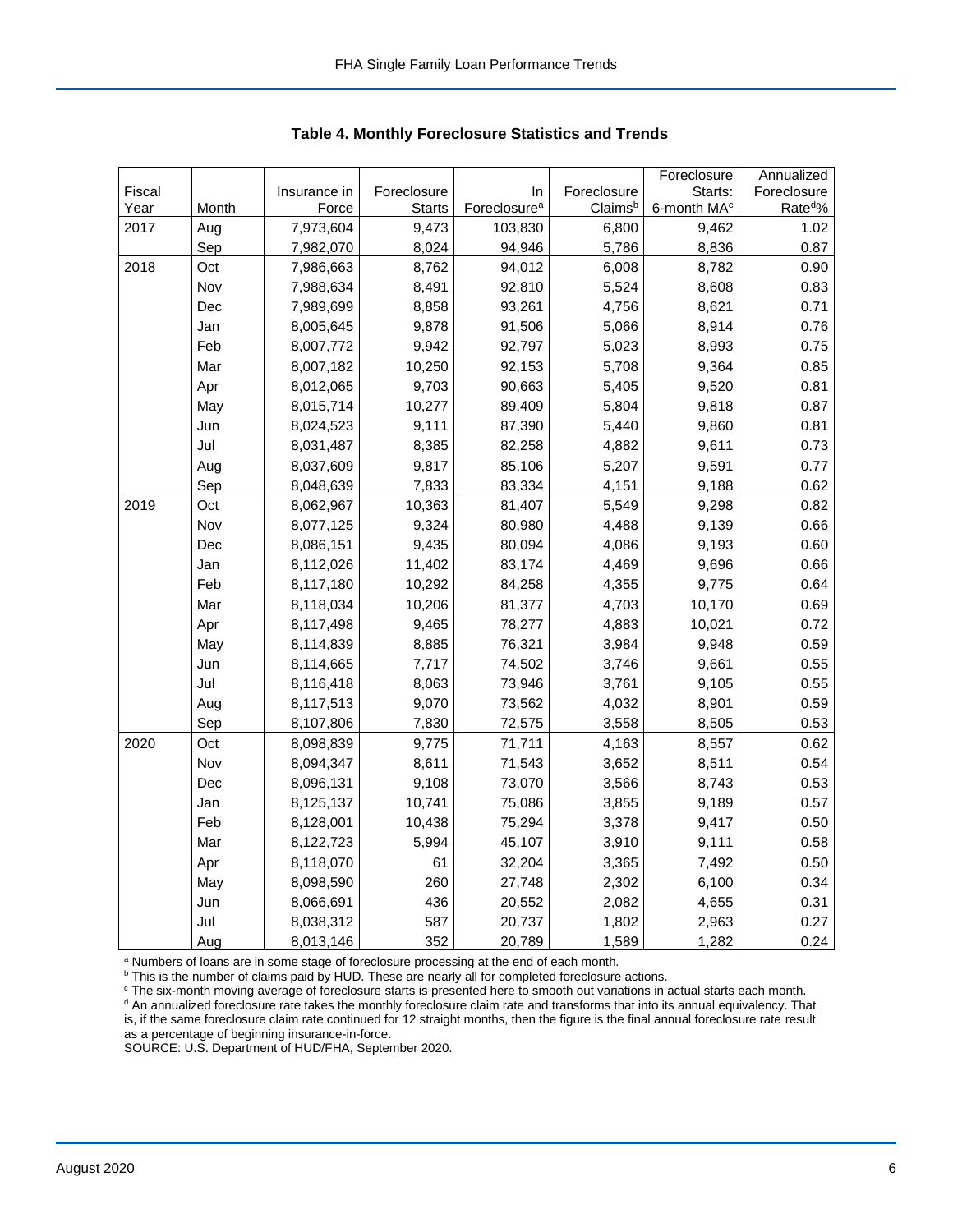|                                |                |                  | Recovery Rates (%) | Percentage Point Change |               |               |
|--------------------------------|----------------|------------------|--------------------|-------------------------|---------------|---------------|
|                                |                |                  |                    |                         | From Previous | From Previous |
| Disposition State <sup>b</sup> | Dispositions   | <b>July 2020</b> | <b>June 2020</b>   | <b>July 2019</b>        | Month         | Year          |
| US                             | 1,247          | 50.9             | 51.8               | 48.2                    | $-0.9$        | 2.7           |
| $\sf IL$                       | 91             | 26.4             | 29.6               | 27.8                    | $-3.3$        | $-1.4$        |
| OH                             | 90             | 42.6             | 40.7               | 33.6                    | 1.9           | 9.0           |
| PA                             | 74             | 45.4             | 42.1               | 33.7                    | 3.3           | 11.7          |
| <b>TX</b>                      | 74             | 68.9             | 65.9               | 64.1                    | 3.1           | 4.8           |
| <b>NJ</b>                      | 68             | 39.4             | 36.3               | 24.7                    | 3.1           | 14.8          |
| <b>CT</b>                      | 62             | 44.9             | 43.9               | 42.6                    | 1.0           | 2.3           |
| FL.                            | 54             | 61.9             | 66.3               | 54.6                    | $-4.4$        | 7.3           |
| <b>NY</b>                      | 50             | 25.9             | 13.8               | 11.3                    | 12.1          | 14.5          |
| <b>AL</b>                      | 49             | 49.2             | 49.7               | 44.9                    | $-0.4$        | 4.4           |
| MI                             | 43             | 56.2             | 46.3               | 50.7                    | 9.9           | 5.5           |
| ${\sf IN}$                     | 40             | 38.6             | 53.8               | 38.7                    | $-15.2$       | $-0.1$        |
| <b>PR</b>                      | 39             | 49.3             | 48.0               | 54.8                    | 1.3           | $-5.5$        |
| VA                             | 39             | 68.3             | 69.1               | 58.3                    | $-0.8$        | 10.0          |
| GA                             | 36             | 57.6             | 70.3               | 59.0                    | $-12.6$       | $-1.4$        |
| <b>MD</b>                      | 33             | 52.8             | 49.3               | 44.0                    | 3.6           | 8.8           |
| KS                             | 31             | 60.4             | 55.4               | 55.3                    | 5.0           | 5.1           |
| <b>MO</b>                      | 31             | 54.9             | 56.1               | 44.4                    | $-1.2$        | 10.5          |
| OK                             | 30             | 46.4             | 48.1               | 45.3                    | $-1.7$        | 1.2           |
| <b>MS</b>                      | 27             | 49.5             | 53.6               | 55.5                    | $-4.1$        | $-6.1$        |
| KY                             | 26             | 56.8             | 45.5               | 36.1                    | 11.3          | 20.6          |
| LA                             | 26             | 39.6             | 39.7               | 44.4                    | $-0.1$        | $-4.7$        |
| <b>NC</b>                      | 26             | 62.7             | 65.2               | 58.6                    | $-2.5$        | 4.1           |
| <b>MN</b>                      | 21             | 53.7             | 63.9               | 53.0                    | $-10.2$       | 0.7           |
| MA                             | 16             | 47.8             | 60.0               | 61.4                    | $-12.2$       | $-13.6$       |
| <b>TN</b>                      | 16             | 74.1             | 59.5               | 71.7                    | 14.5          | 2.4           |
| WV                             | 16             | 39.4             | 35.9               | 44.8                    | 3.5           | $-5.4$        |
| AR                             | 14             | 48.8             | 50.9               | 30.3                    | $-2.1$        | 18.5          |
| $\operatorname{\textsf{SC}}$   | $13\,$         | 57.9             | 54.0               | 49.1                    | 3.8           | $\bf 8.8$     |
| ${\sf CA}$                     | 12             | 78.6             | 87.7               | 80.4                    | $-9.1$        | $-1.8$        |
| <b>WY</b>                      | 12             | 57.2             | 55.7               | 55.4                    | 1.6           | 1.9           |
| AK                             | 8              | 50.6             | 64.4               | 49.5                    | $-13.8$       | $1.1$         |
| ND                             | 8              | 46.2             | 47.3               | 40.7                    | $-1.1$        | $5.5\,$       |
| MT                             | $\overline{7}$ | 41.5             | 57.7               | 62.8                    | $-16.2$       | $-21.4$       |
| WA                             | $\overline{7}$ | 115.2            | 74.8               | 78.9                    | 40.4          | 36.3          |
| <b>NM</b>                      | 6              | 76.2             | 53.0               | 68.3                    | 23.2          | 7.9           |
| OR                             | 6              | 71.2             | 82.9               | 86.3                    | $-11.7$       | $-15.0$       |
| CO                             | 5              | 94.4             | 87.9               | 79.5                    | 6.5           | 14.8          |
| ME                             | 5              | 26.4             | 20.0               | 73.6                    | 6.5           | $-47.2$       |
| <b>RI</b>                      | 5              | 89.1             | 58.2               | 27.5                    | 30.9          | 61.6          |

<span id="page-7-0"></span>Tabl e 5. REO R ecovery R ates **Table 5. REO Recovery Rates**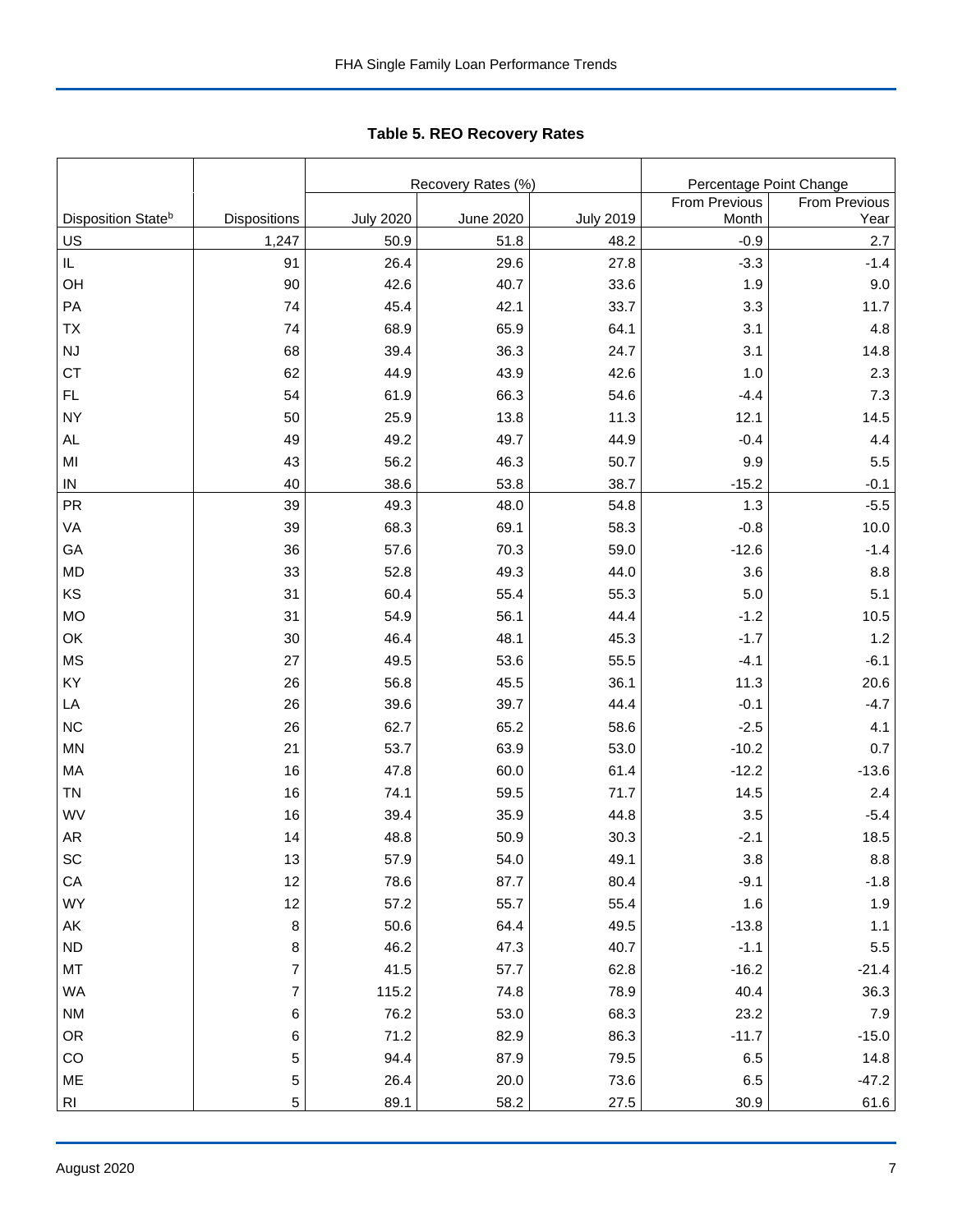|                                |                     |                  | Recovery Rates (%) | Percentage Point Change |               |               |
|--------------------------------|---------------------|------------------|--------------------|-------------------------|---------------|---------------|
|                                |                     |                  |                    |                         | From Previous | From Previous |
| Disposition State <sup>b</sup> | <b>Dispositions</b> | <b>July 2020</b> | <b>June 2020</b>   | <b>July 2019</b>        | Month         | Year          |
| VT                             | 5                   | 14.0             | 7.8                | 27.3                    | 6.2           | $-13.3$       |
| AZ                             | 4                   | 78.2             | 76.0               | 57.4                    | 2.1           | 20.7          |
| DE                             | 4                   | 55.9             | 24.7               | 53.5                    | 31.3          | 2.4           |
| <b>NH</b>                      | 4                   | 47.5             | 95.9               | na                      | $-48.4$       | na            |
| ID                             | 3                   | 97.3             | 67.3               | 66.0                    | 30.0          | 31.3          |
| UT                             | 3                   | 85.9             | 102.3              | 174.6                   | $-16.4$       | $-88.7$       |
| <b>NE</b>                      | $\overline{2}$      | 36.6             | na                 | 32.8                    | na            | 3.8           |
| <b>NV</b>                      | $\overline{2}$      | 43.6             | 86.9               | 66.9                    | $-43.4$       | $-23.3$       |
| WI                             | $\overline{2}$      | 34.7             | na                 | 84.8                    | na            | $-50.0$       |
| HI                             |                     | 39.2             | na                 | na                      | na            | na            |
| IA                             |                     | 25.2             | 21.5               | 17.9                    | 3.7           | 7.3           |
| <b>SD</b>                      | 0                   | na               | na                 | 68.6                    | na            | na            |

## **Table 5. REO Recovery Rates**

na = not applicable

<sup>a</sup> Rates are percentages of unpaid loan balance at time of default.

<sup>b</sup> State records are sorted by number of dispositions in the most recent month (largest to smallest).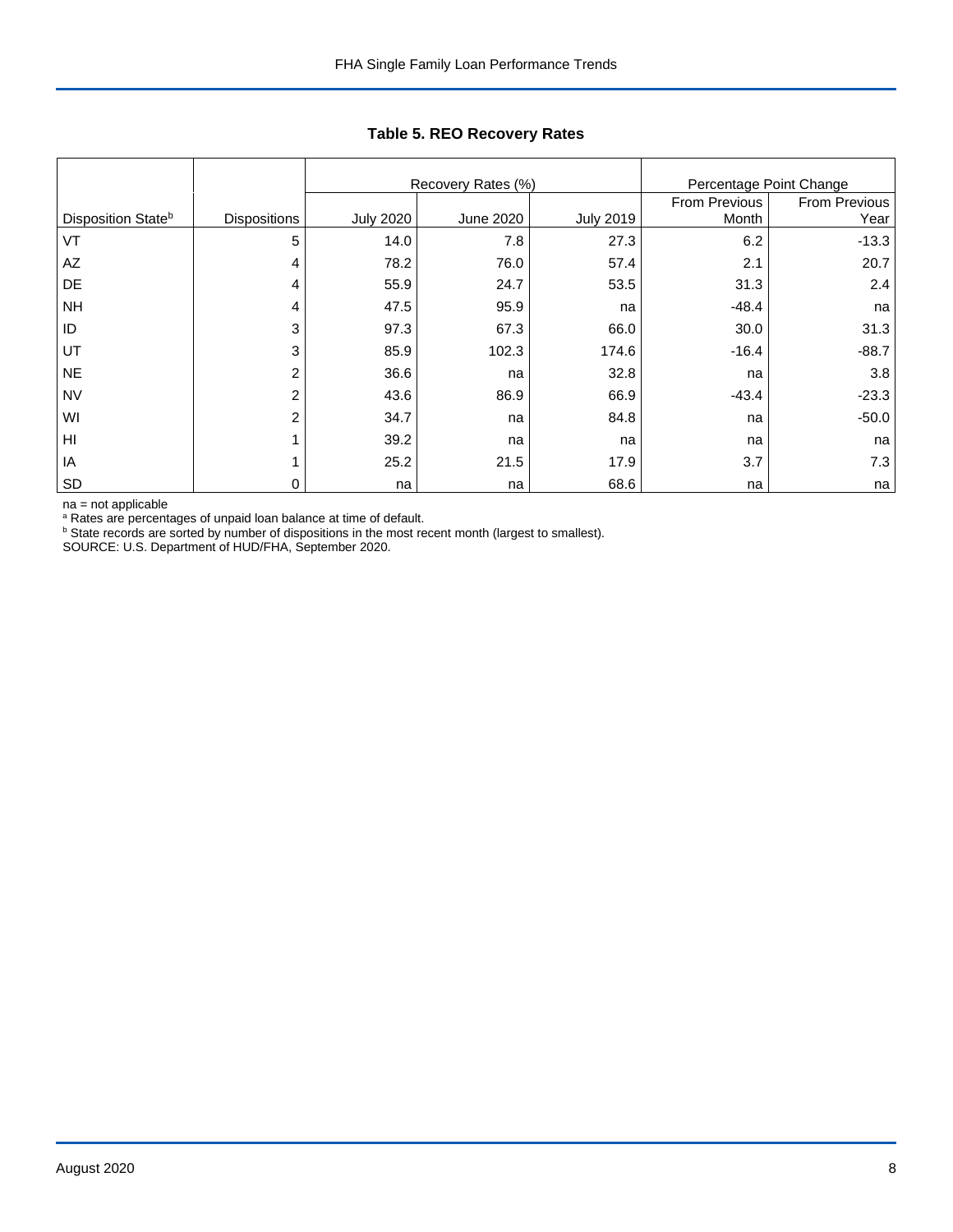|                                     | 2020         |         |         |         |                                                      |                               | 2019    |         |         |         |         |                |         |
|-------------------------------------|--------------|---------|---------|---------|------------------------------------------------------|-------------------------------|---------|---------|---------|---------|---------|----------------|---------|
| <b>Disposition Month</b>            | Jul          | Jun     | May     | Apr     | Mar                                                  | Feb                           | Jan     | Dec     | Nov     | Oct     | Sep     | Aug            | Jul     |
|                                     |              |         |         |         | Loss Components as Percent of Defaulted Loan Balance |                               |         |         |         |         |         |                |         |
| Claim Expenses <sup>a</sup> (%)     | 19.34        | 18.56   | 19.66   | 20.52   | 19.87                                                | 21.67                         | 21.28   | 21.13   | 20.35   | 20.82   | 20.94   | 20.73          | 20.34   |
| Holding Costs <sup>b</sup> (%)      | 5.48         | 5.49    | 5.48    | 5.41    | 5.31                                                 | 5.34                          | 5.28    | 5.33    | 5.37    | 5.59    | 5.48    | 4.96           | 4.92    |
| Loss on Collateral <sup>c</sup> (%) | 20.31        | 20.26   | 21.14   | 20.12   | 22.06                                                | 22.91                         | 22.83   | 23.74   | 23.30   | 21.45   | 22.24   | 21.99          | 21.34   |
| Sales Expense (%)                   | 5.00         | 5.09    | 5.02    | 5.38    | 5.00                                                 | 4.98                          | 5.20    | 4.82    | 5.04    | 4.95    | 4.87    | 4.92           | 5.03    |
| Program Discounts <sup>d</sup> (%)  | 0.12         | 0.31    | 0.20    | 0.35    | 0.17                                                 | 0.08                          | 0.42    | 0.08    | 0.36    | 0.22    | 0.15    | 0.23           | 0.37    |
| Net Loss Rate <sup>e</sup> (%)      | 49.10        | 48.17   | 50.74   | 51.57   | 51.72                                                | 54.77                         | 54.00   | 55.21   | 53.83   | 52.22   | 53.22   | 52.09          | 51.77   |
|                                     |              |         |         |         |                                                      | <b>Average Amount</b>         |         |         |         |         |         |                |         |
| Average Dollar Loss (\$)            | 58,750       | 58,590  | 62,471  | 60,632  | 61.583                                               | 63,879                        | 63,938  | 66,510  | 64,927  | 61,980  | 63,168  | 64,761         | 63,005  |
| Average Unpaid Balance (\$)         | 119,652      | 121,631 | 123,114 | 117,582 | 119,073                                              | 116,629                       | 118,408 | 120,466 | 120,619 | 118,699 | 118,689 | 124,333        | 121,692 |
|                                     |              |         |         |         |                                                      | <b>Occurrence Counts</b>      |         |         |         |         |         |                |         |
| Number of Dispositions              | 1,247        | 1,622   | 1,566   | 1,214   | 1,481                                                | 1,455                         | 1,433   | 1,291   | 1,191   | 1,276   | 1,061   | 1,201          | 1,255   |
| <b>Number of Discounts</b>          | $\mathbf{3}$ | 8       | 5       | 8       | 6                                                    | $\overline{2}$                | 9       | 3       | 8       | 8       | 5       | $\overline{7}$ | 8       |
| <b>Stage</b>                        |              |         |         |         |                                                      | <b>Average Time in Months</b> |         |         |         |         |         |                |         |
| Delinquency <sup>f</sup>            | 10.2         | 9.7     | 9.8     | 10.0    | 9.6                                                  | 9.9                           | 9.6     | 9.8     | 10.5    | 10.5    | 10.4    | 10.5           | 10.1    |
| Foreclosure <sup>g</sup>            | 12.3         | 11.1    | 11.6    | 10.7    | 10.5                                                 | 11.8                          | 11.7    | 12.1    | 12.1    | 12.5    | 12.1    | 11.9           | 12.2    |
| Deed Transferh                      | 11.2         | 10.8    | 11.4    | 10.8    | 11.1                                                 | 11.3                          | 11.6    | 11.7    | 11.8    | 11.9    | 12.3    | 12.2           | 12.3    |
| <b>REO</b>                          | 4.8          | 4.7     | 4.7     | 4.4     | 4.4                                                  | 4.5                           | 4.4     | 4.4     | 4.4     | 4.3     | 4.5     | 4.3            | 4.1     |
| All Stages                          | 38.4         | 36.3    | 37.5    | 36.0    | 35.6                                                 | 37.5                          | 37.2    | 37.8    | 38.7    | 39.2    | 39.3    | 38.9           | 38.6    |

<span id="page-9-0"></span>**Table 6. REO Components of Loss by Property Disposition Month**

<sup>a</sup> Includes interest on principal.

**b** Management, maintenance, repairs, administration, and security, net of rent and other income.

<sup>c</sup> Value when foreclosed (UPB) minus value received in REO; does not include Streamline refinances.

<sup>d</sup> Rate over all dispositions; effect is greater in the cases where a discount actually is given.

<sup>e</sup> Profit (loss) divided by Unpaid Principal Balance (UPB). The listed cost categories are not exhaustive, and they will not sum to the loss rate

<sup>f</sup> First missed payment to date foreclosure initiated.

<sup>g</sup> Initiation of foreclosure proceedings to auction date.

h Auction date to HUD acquisition date.